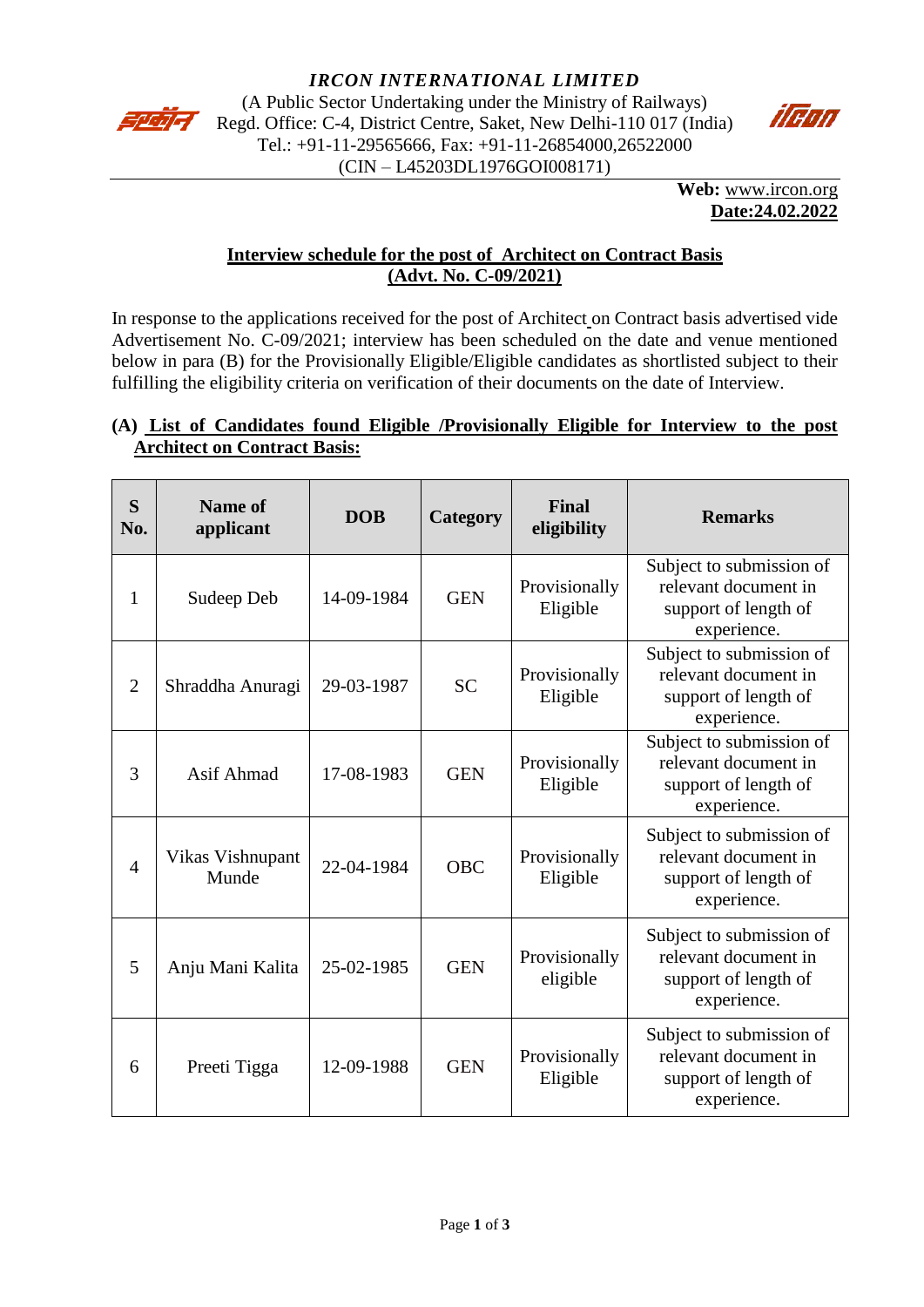## **(B) Schedule of Document Verification and Interview:**

| <b>Post</b> | No. of eligible/<br>prov. eligible<br>candidates | <b>Schedule of Document</b><br><b>Verification and</b><br><b>Interview</b> | <b>Venue</b>                                                                        |
|-------------|--------------------------------------------------|----------------------------------------------------------------------------|-------------------------------------------------------------------------------------|
| Architect   | 06                                               | From 09:30 A.M. on<br>03.03.2022 (Thursday)                                | <b>IRCON INTERNATIONAL</b><br>LTD, C-4 District Centre,<br>Saket, New Delhi, 110017 |

**(C)** The following candidates are found **Ineligible** as per the criteria laid down in advertisement:

| S<br>No. | Name of<br>applicant | <b>DOB</b> | Category   | <b>Final eligibility</b> | <b>Remarks</b>                                                            |
|----------|----------------------|------------|------------|--------------------------|---------------------------------------------------------------------------|
| 5        | Alexander M          | 01-10-1982 | <b>OBC</b> | Ineligible               | Not possessing requisite.<br>min. percentage of marks as<br>per Advt.     |
| 6        | Naimeesh<br>Joshi    | 16-01-1985 | <b>GEN</b> | Ineligible               | Not Possessing requisite<br>length of experience as per<br>advertisement. |

## **D. Directions for Provisionally Eligible / Eligible Candidates :**

**Candidature of Shortlisted candidates is purely provisional subject to subsequent verification of original documents and also fulfilling the eligibility conditions as advertised.** 

**All Eligible/Provisionally Eligible candidates** as per the table specified at para (A) above are requested to bring their following original testimonials, along with a photocopy, for document verification on the day of interview as per the schedule above:

- (i) Matriculation Certificate (for age proof);
- (ii) Degree and Marksheets of all the semester/year of Minimum Education Qualification (MEQ) prescribed in the Advt. **Candidates who have been awarded CGPA/OGPA/DGPA in place of marks in degree, should submit proof of conversion formula as applicable to percentage as prescribed by the University/Institute.**
- (iii) Certificates of other professional qualifications, if any;
- (iv) **Certificates in proof of experience**, as applicable, **clearly projecting the requisite experience indicating the length and nature of experience and work done, as per eligibility conditions/criteria.** Certificate/proof submitted in support of experience should clearly mention the date of joining & relieving. **Offer letter alone will not be considered as proof of experience**, the candidate should submit acceptable proof of joining & relieving
- (v) Certificate in support of claim of belonging to Schedule Caste, Schedule Tribe, Other Backward Classes, EWS where applicable in prescribed format as per Govt. of India guidelines.